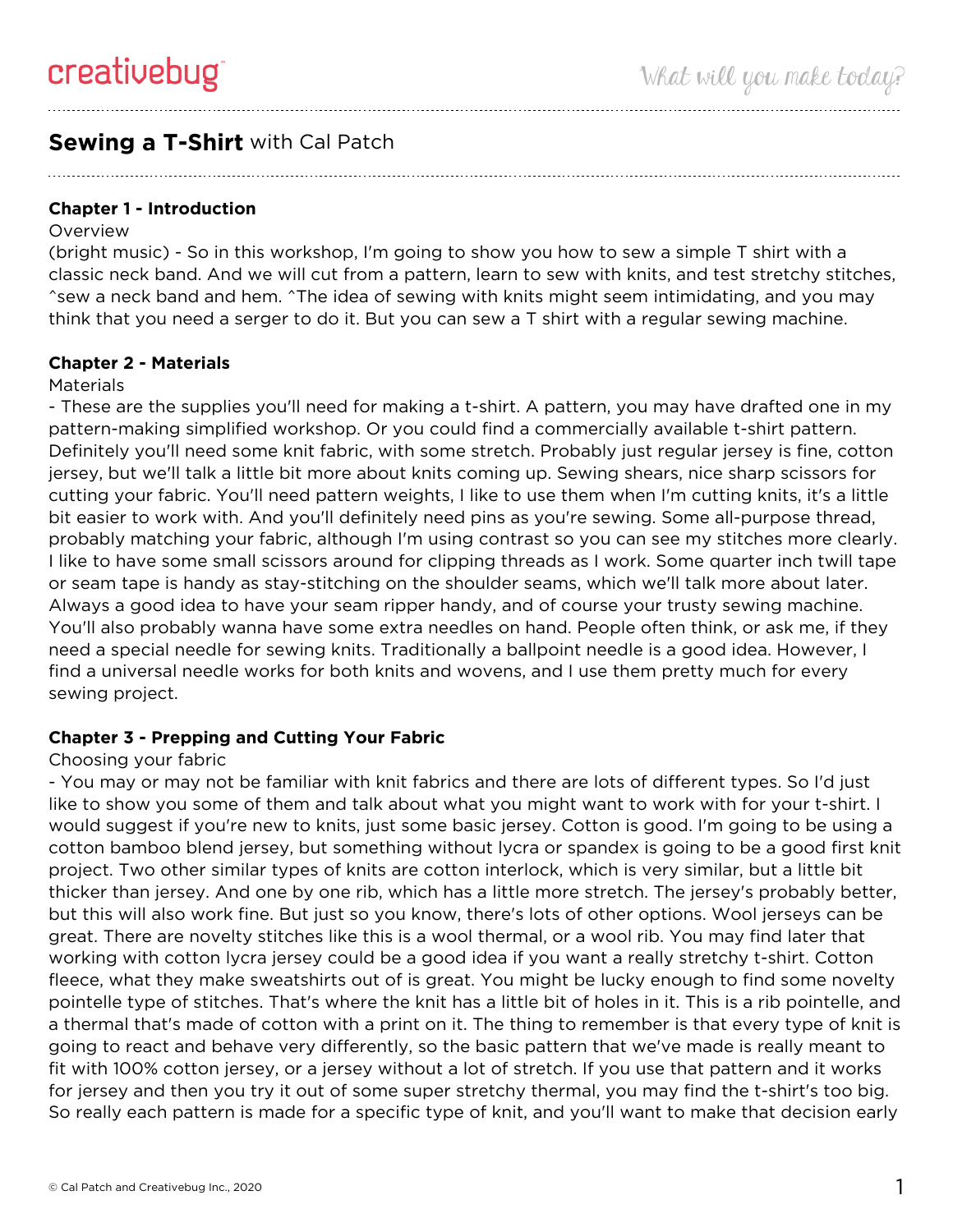on.

## Cut out your fabric

- To get started, we'll need to cut our pattern out from our jersey. First, you'll want to lay out your fabric and make sure it's nice and smooth. We have it folded down the length direction, so that your selvedges are together, and you have a fold on one side. It's very important when we're working with knits to pay attention to the grainline. The grain is the direction that runs parallel to the selvage and the fold. And the reason why you want to be really careful, even moreso than with wovens, is that knits have a lot of stretch in the cross-direction, the cross-grain, but not so much in the length. There is still a little bit of stretch in the lengthwise grain, but you really want that stretch to be working in the horizontal direction. We have our pattern here. So, I'm going to lay it directly on the fold, because my instructions say cut one on the fold. And even though my fabric is doubled, because I lay it on the fold, it becomes one piece when I open it up. So, I place this exactly lined up. My grainline shows me that I have it placed in the right direction. And I'm going to use my weights to hold it secure. I like using the weights because they hold things flat without getting rumpled up like the pins might, but if you just have pins, that's fine, too. I'm ready to begin cutting. So, I'm just going to carefully cut around the pattern with my nice sharp fabric shears. (scissors crunch) It's important when you're cutting knits to not move everything around, because the knit will definitely shift and your pieces could get distorted. So, even though that means you may end up in some awkward angles like this, better for you to move yourself around than to start shifting everything to make it more convenient. People often ask me if they should wash their knits before working with them, and, technically, it's probably a good idea, however, I find that when I wash my knits, they get all kind of rumpled up, and it can be really hard to lay them out and get them really flat, so I actually often don't wash my knits first. Though, if shrinkage is going to be a big factor for you, you might prefer to wash. (scissors crunch) And my front piece is finished. I can take the pattern off. So, I cut two layers on the fold, and that opens up to be one complete T-shirt front. Now you can go ahead and cut out your sleeve and back pieces, and then we'll be ready to sew.

## **Chapter 4 - Sewing Body of T-Shirt**

## Stretchy seam test swatches

- When sewing with knits, it's very important that your seams will stretch, because a stretchy knit needs a stretchy stitch in order that the seam won't break when you're wearing it. So I'm going to show you that even your regular sewing machine has plenty of options for you. I do have a little bit of a fancy electronic machine with a lot of stitches, but even a basic machine, as long as you have a zigzag stitch, you'll have something to work with. One of my favorite stitches to use is the stretch straight stitch, which is actually done by moving two steps forward, one step back, two steps forward, one step back. This action creates a little bit of stretch built right into the seam. So that's a good one. Another is the zigzag stitch and just by using a narrow width and a narrow length such as 1.5 millimeters, in each direction, it'll give you a nice stretchy seam, which might surprise you, because it's so basic, but it works quite well. I also have on my machine a mock-serger stitch. This is a nice one because it combines a straight stretch stitch with a almost serger-like finishing stitch, kind of a zigzag effect. So that's a good one. It will reinforce your seams and finish the edges a little bit. I actually don't usually finish my edges on my knits because knits won't unravel. So just trimming them after you sew the seam will be sufficient. As I mentioned before, every knit has a personality of its own, so it's very important to do a few tests to see what kind of stitch works best with your knit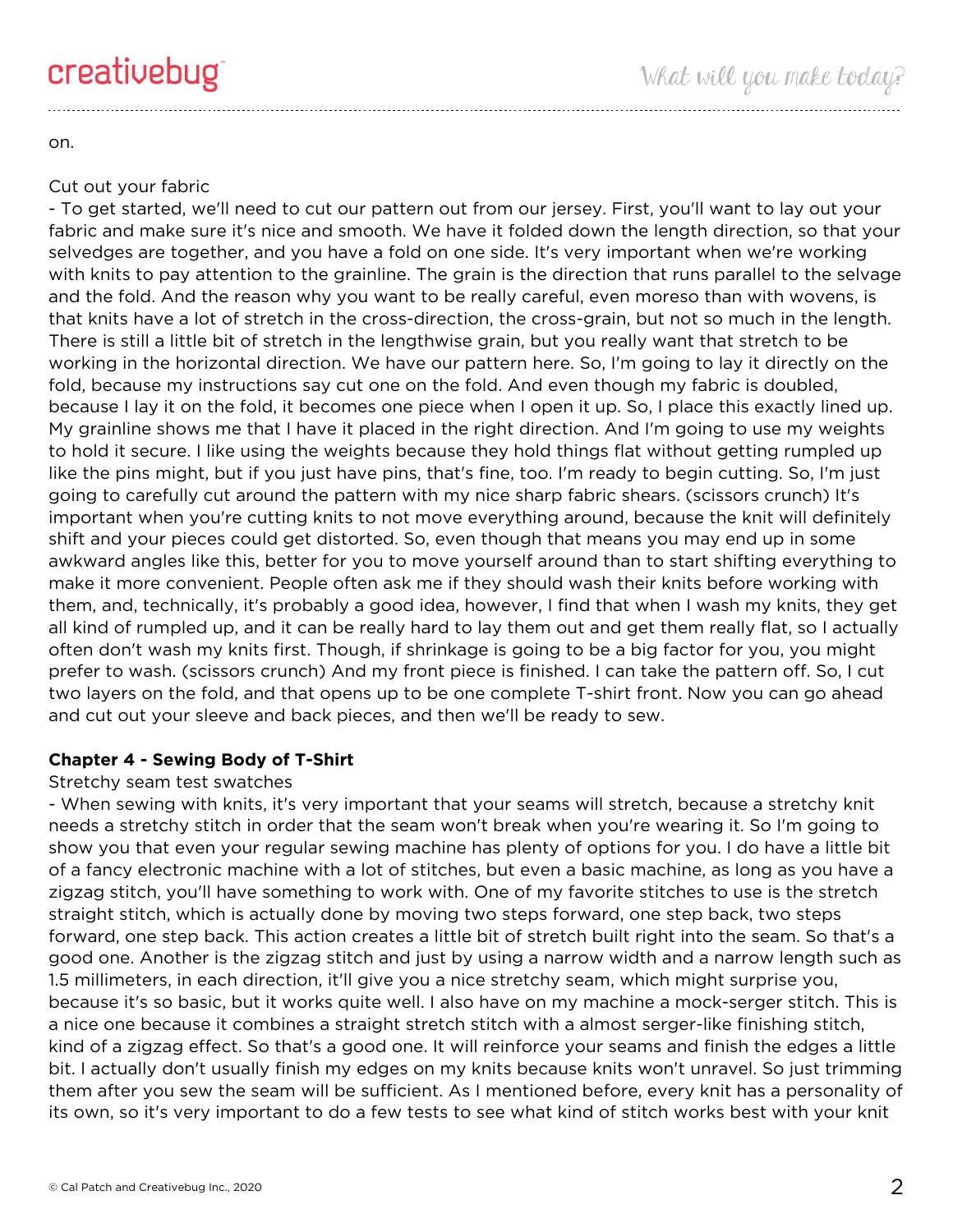on your machine. I'm going to try the stretch straight stitch first, just to see how that works on my knit. You should just play around. It'll help you get to know the knit you're working with and see which type of stitch is going to work best for what you're doing. (machine whirs) This is the stretch straight stitch, and you can see how the machine is moving forward and backward. One, one, two, one. And that's your stretch straight stitch. This is actually a really cool stitch because it has a lot of stretch in it, and many people don't even realize that they have it on their machine, but look for it and see, you probably do. Now I'll show you the tiny zigzag stitch. I like to use a width of 1.5 millimeters, (beeping) and a length of 1.5 also, but you should experiment, see what works for you. Every knit is different. Every machine is different. (machine whirs) So there's what the tiny zigzag looks like. It's got a good bit of stretch. Really, you should give it good stretch and make sure it's enough for your fabric, because if you pop some stitches, you could also try a shorter stitch length or maybe a wider stitch will give you a little more action. But that looks pretty good. So I've done two test samples and they're actually both laying pretty flat, so I'm pretty happy with both of them, but I think I'm going to go with the zigzag because it's a quicker stitch, and it seems to be working quite well for this.

#### Sew side and shoulder seams

- We've cut out our pieces and selected a good stretchy stitch. Now we're ready to put the pieces together and begin sewing our T-shirt. In order to put the front to the back, we first need to determine which is the right and wrong side of the jersey. There are two different sides to jersey. One is the knit side, which is the front or right side, and on the back side is actually the purls. If you're a knitter, you'll recognize these when you look very close up to each stitch. They are knits and purls, just like in hand knitting, just on a very small scale. We're ready to put the front and back together, and now I can see which is the right and wrong side, and the more you work with knits, the more familiar you'll get with the different sides. It's fine if you prefer to use the purl side of the jersey too, but generally, the knit side is considered to be the right side. So I'm placing my front and back together, right sides together, lining them up along the side seams and shoulder seams. It's probably a good idea to use some pins, especially if you're new to sewing with knits. They are pretty sticky, and they'll kind of hold together but you don't want them wiggling around as you're sewing your seams. It's a good idea to be placing your pins right along the seam line since that's where you'll be sewing. That looks like enough pins. We can go to the machine. We've established that we're using the tiny zigzag stitch, so here's our first seam. With the zigzag, you can do a little back stitch to begin, and then go ahead and move forward. Always keep a close eye on the stitching and make sure that fabric is moving through the machine. Sometimes with knits, especially right at the beginning of a seam, the needle can push it down and it can get stuck, so just make sure everything's moving along nicely. I always like to take my pins out before I stitch over them. Jersey does have a tendency to curl up a little bit, so just smooth it out if necessary, and approaching the end of the seam. You're going to wanna do a little back stitch at the end, just to secure the end of the seam, and there's your first side seam. Next, you'll sew the other side seam. Pin it and sew it the same way you just did, then we can move on to the shoulder seam. The shoulder seam is going to need a little bit of a special technique because generally, you don't want the shoulder seams on a T-shirt to stretch, and the first seam was a vertical seam, which is the lengthwise grain of the knit, which doesn't have a whole lot of stretch. It has a little, but not as much as the cross grain has a lot more stretch, and we don't really want our shoulder seams growing and the sleeve creeping down your arm, so I like to use a little bit of some kind of woven, non-stretchy ribbon or tape. This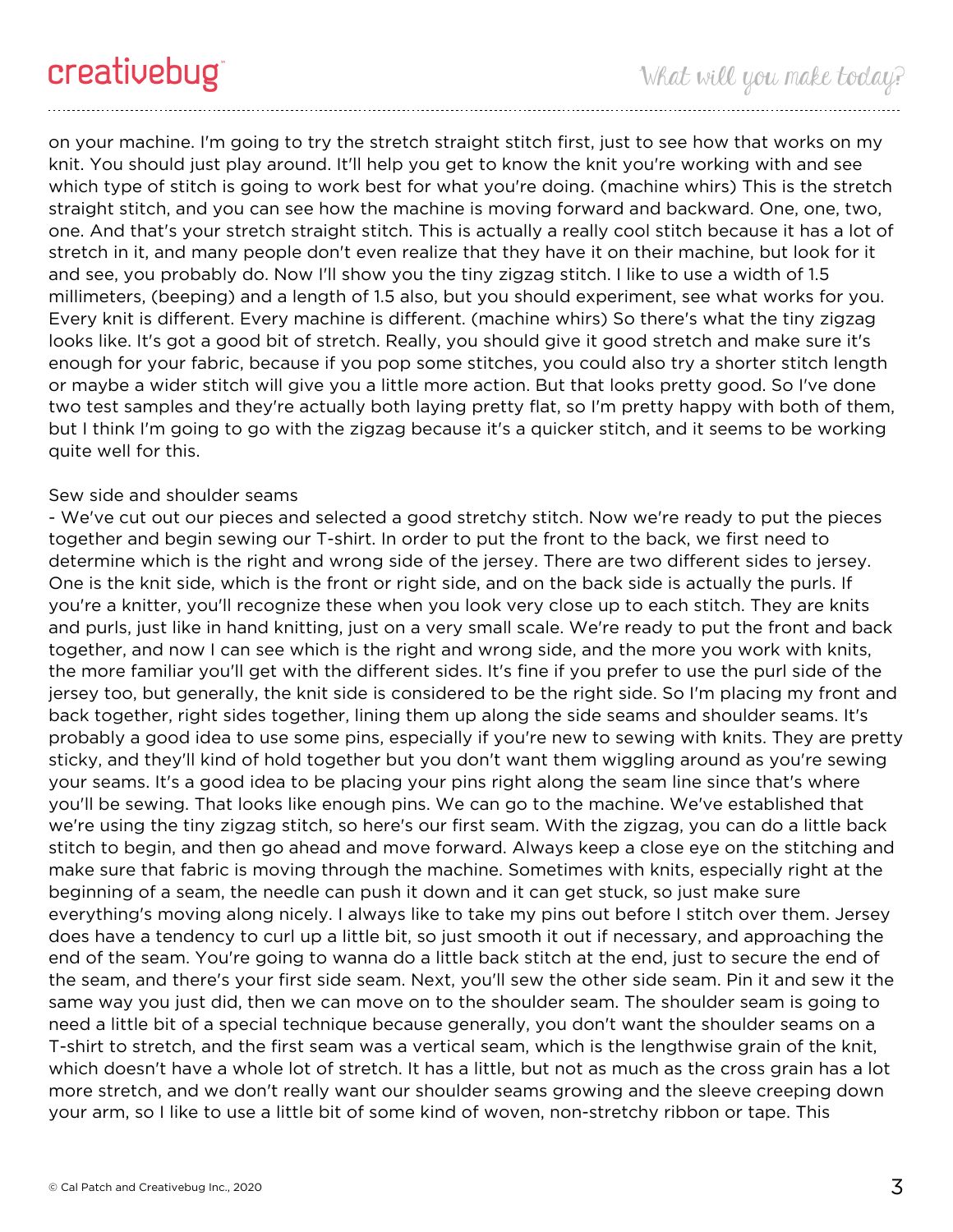happens to be quarter inch twill tape, which is something I like to use, but there's lots of options. You probably have something around you could use. There's a rayon seam tape that works really well, or you could just use a ribbon if you have something like that laying around. It just needs to be not stretchy and pretty thin so that it won't be adding a lot of bulk to your seam. Just cut it approximately the length of your shoulder seam. It can be a little longer, and place it right on the shoulder seam line, and then you can pin everything in place. Just make sure the tape is about a half inch in so that your seam line will be somewhere within the tape. If it seems like too much trouble to pin and sew everything at once, you could also sew your shoulder seam first and then add the seam tape with a second line of stitching, but it shouldn't be too difficult. Okay, and take this to the machine. Since I'm now sewing a seam that won't stretch because of the rigid tape, I can go to my regular straight stitch, and I like to be around 2.8 millimeters. Definitely want a little back stitch because we're doing straight stitch. Doesn't matter if the stitching is in the center of the tape. In fact, it's actually better if it's off center because when the tape is gets folded back, you won't have both ends of it lying on top of each other. And back stitch the other end. And there's your nice, non-stretchy shoulder seam.

#### Sew sleeve

- You can go ahead and sew your other shoulder seam just like you did the first one. And then we're ready to move on to sleeves. I've gone ahead and sewn my sleeve underarm seam because it's exactly the same technique you used for your side seam. Since I used the tiny zig-zag stitch, I did the same stitch for my underarm seam. You just fold the sleeve, you just fold the sleeve in half with the right sides together and sew along that long side. Now I can go ahead and turn it right-side out so that I can place it into the armhole. And this is something that many people find really intimidating, setting in a sleeve, but it's actually not very difficult. So I have a tube basically, which is the sleeve and I'm going to be attaching it to another tube which is the armhole. I just need to line everything up and then it will be very simple to sew them together. I'm starting here with the side seam of the shirt to the underarm seam of the sleeve so those two seams are right on top of each other. I have my seam allowances opened up, and I'm gonna pin and I'm placing the pin on the inside of my tube because that's where I'm going to be be sewing from. When you're sewing two circular pieces together you always want to begin at one end then go to the opposite. So I'm next moving to my notch in the shoulder of the sleeve. And lining it up with the shoulder seam. And I'll place a pin there as well, on the inside of the tube. The lower half of the armhole is actually, both your pieces are the same shape so they'll fit together really nicely. And then the upper half you'll notice the sleeve cap is a little bit rounded. And the top of the armhole of the body is very straight, but if you just use your fingers and work them together, remembering that they're only going to match up at the seam line which is 1/2 inch in from the edge. The edges might seem a little bit puckery, you can see you have some extra fabric there because the edge is little bit longer than the seam line since we're on a curve. But right at the seam line everything does actually match up. And that should be good for this side. Go ahead and do the same thing on the other side, so that I can stitch them together. To set the sleeve in, I'm going to use the same stitch settings that I've already been using for my seams. And I'm beginning down at the underarm seam and side seam connection, which is the bottom of the armhole, basically your armpit. Cause I always like to start a circular seam in the most discreet place so the overlapping stitches won't be visible at all. I'm gonna do a little backstitch to start. (machine stitching) And then move forward. (machine stitching) Even though you're sewing a tube, you just wanna make sure that the section in front of you is nice and flat and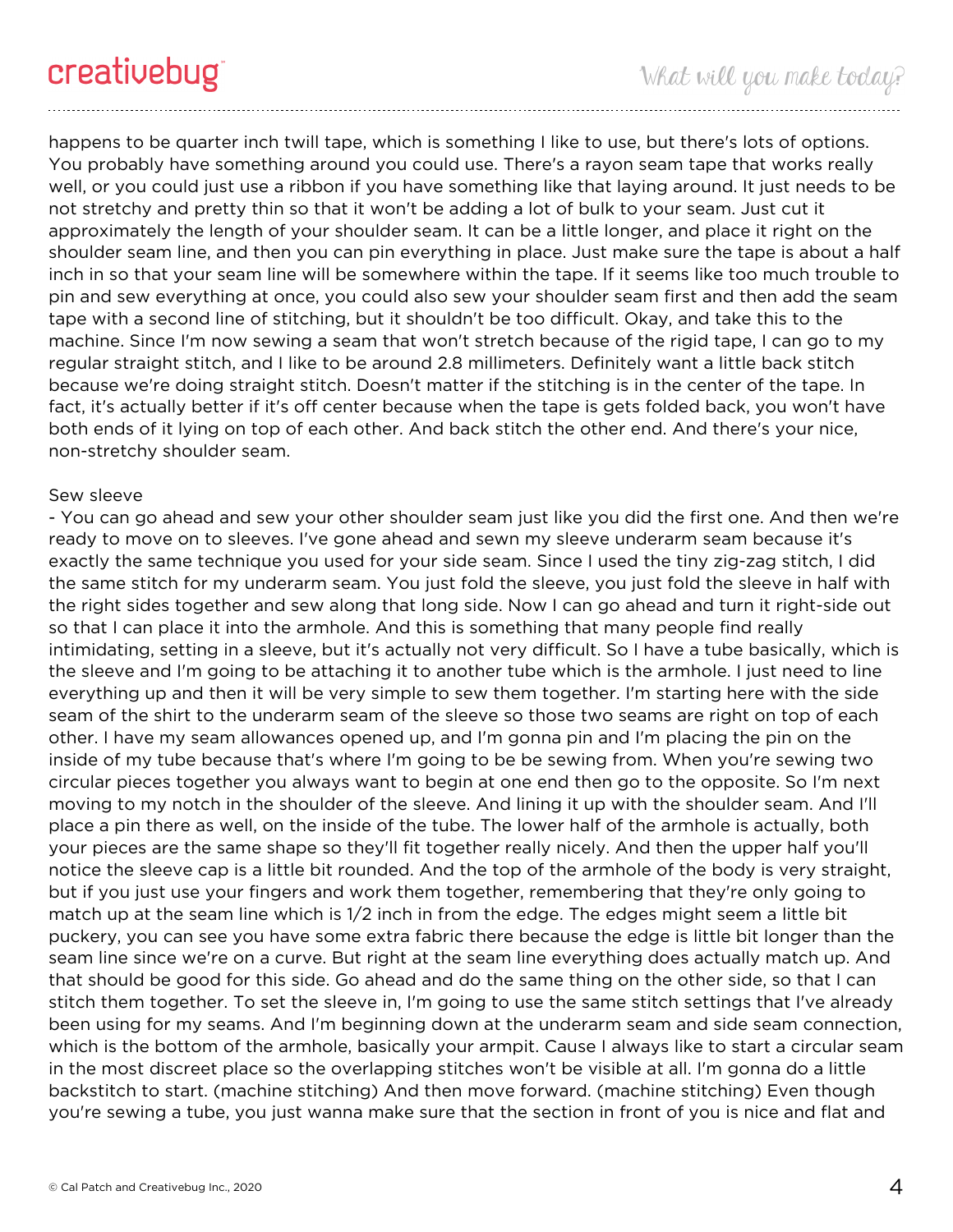be sure that your two edges are nice and lined up. And it should all go smoothly. (machine stitching) You may sometimes need to stretch the fabric as you're sewing. See how I have this little bubble here? Can also push it down and stretch a little bit and that should flatten out the two layers so that they join smoothly. (machine stitching) And keep checking that your layers are both there. Curling is going to be a factor. (machine stitching) It's helpful not to take your pins out until you're right up close to them. That'll keep your pieces together better. (machine stitching) Try to be aware of what's happening on the underside, I'm approaching my shoulder seam so I should make sure it's flat and I see that the two layers are kind of folded so I'll try to smooth them out. (machine stitching) And we're almost around the whole armhole. As you can see it's not such a scary thing. (machine stitching) We're on the home stretch. (machine stitching) Coming around to the beginning of the seam. (machine stitching) I like to overlap about 1/2 inch or maybe even an inch. And then do a couple backstitches. I always like to trim my beginning threads right now, so that I don't have to come back and do it later. And the complete tubular armhole seam is stitched and when you turn it right-side out, you have a beautiful set-in sleeve.

#### **Chapter 5 - Create Neckband**

#### Measure and cut neckband

- There are many ways to finish the neckline of a T-shirt. One is a classic, simple neckband, which is what I'm going to show you in this workshop. But I'd just like you to see for future reference a few other ways. You can try some decorative elastic. And this little swatch has part of it with the lacy, elastic sewn flap. And, another option is you can use it to gather up the neckline. There's also fold-over elastic which covers both sides, and finishes the edge of the neck. So let me show you how to go ahead with a classic neckband. It's the simplest method and what I recommend for beginners. We need to measure the neckline of our T-shirt. You'll wanna use a tape measure and stand it up so that you can bend it accurately around the curve. I've got 14 inches for the front, and then I'll continue around the back so that I'm getting the full circumference. So it looks like 22 inches is my neck circumference, and that's going to help me determine how long to cut the piece for my neckband. However, I need to cut it a little bit shorter than the 22 inches, because the band will be laying inside of that circle, which means it's a slightly smaller circle. So I like to subtract about 10%. So if it's 22 inches, 10% would be a little over two inches, so I'll cut my band about 20 inches long. And the width of it will be two times my desired finished neckband width. So for example, this neckband here is about three-eighths of an inch wide. So if I double that, I've got three-quarter inch, plus I need a half inch for seam allowance. We have a quarter inch of seam allowance on our neckline seam, and I need to double the quarter to get a half. So that was two times three-eighths is three quarters, and a half inch is two times my seam allowance. That's just an example; you can do it any width you like. And you can see how that's going to look if you need to guesstimate how wide you want your band. So let's see if this is already the right size. It's a little longer than I need. I need 20 inches, and I've got it folded, so that would be 10 inches. So I need to seam these short ends together making the band into a tube.

#### Sew and attach neckband

- I can use regular straight stitch, 'cause it's just a short little seam that won't really be getting stretched, and a quarter-inch seam allowance will be plenty. (machine whirs) And now I've got my band sewn into a tube. I can just trim this edge so that it's a little more even. Knits are very forgiving so, slight imperfections will all come out in the wash. And then, I need to fold this in half so that the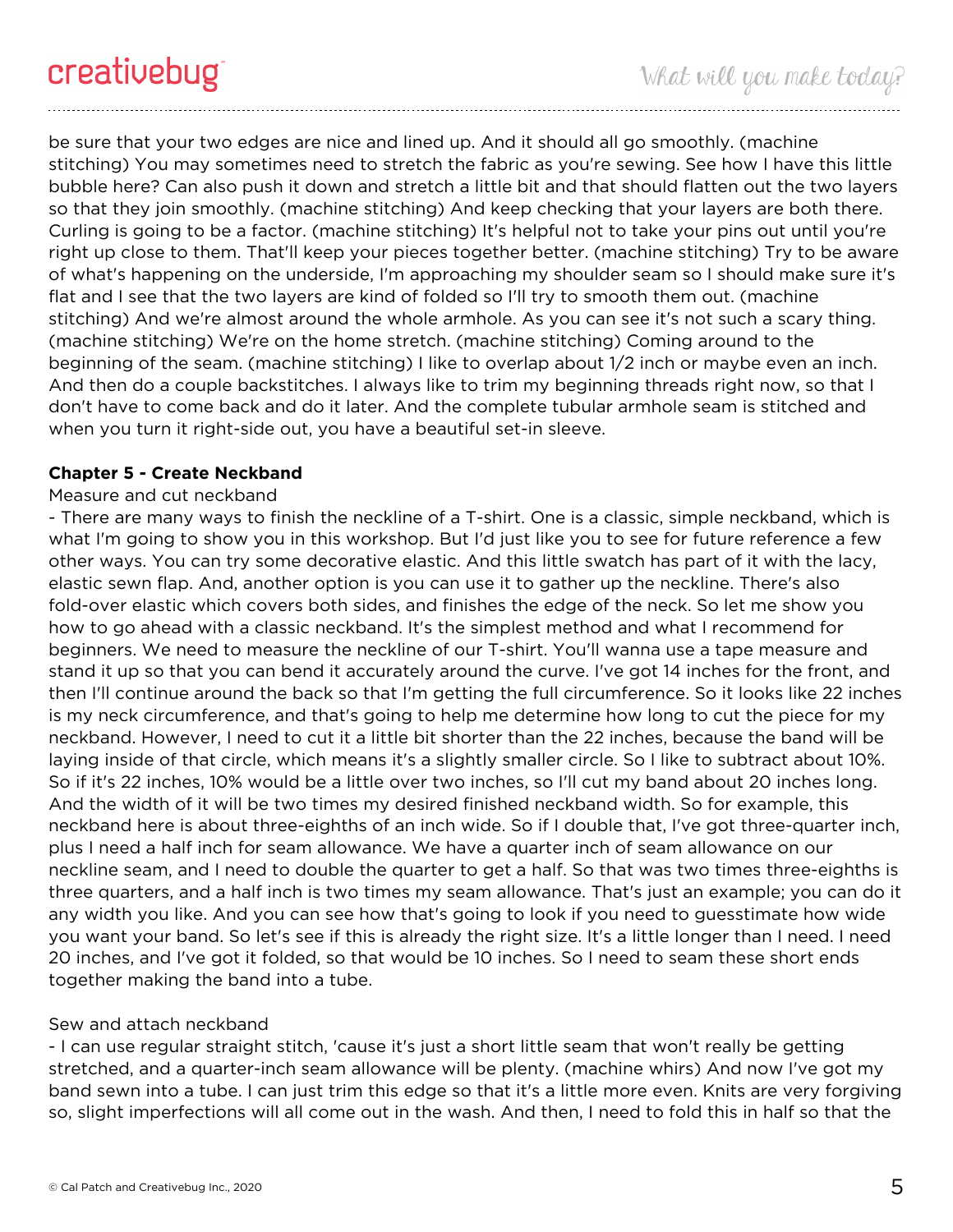raw edges are together, and I'm folding the wrong sides together so that they're right-side out. Put a couple of pins around the band to hold the edges together, and then you can sew it. And I'm going to use a regular zigzag, starting at the join of the neckband, and I'm zigzaging right over the two raw edges to attach that. (machine whirs) We have a nice neckband that's going to look very lovely sewn into the neckline. So to do that I'm going to flip it, so the raw edges of the band are lined up with the raw edge of the neckline. I've got the seam of the band right on top of one of my shoulder seams. It doesn't really matter which one, and now I just need to figure out how to evenly distribute this around the entire circumference. In theory, I could find the opposite end by folding where the seam is and folding the other side and this is exactly half way along the length. However, my back neckline is shorter than the front, so I can't just go ahead and match this to the other shoulder seam, but what I usually do is find that point and then just shift, maybe an inch toward the back, and see if you lay the band around the neckline if it seems like the right proportion, and I feel like the back section of the band is still a little long and the front is a little short, so maybe I'll go another half inch or so over, line that up and now it's starting to look a little better. I think I can still go over a wee bit more, and that's looking like it's going to fit nicely. So that point I can now pin to the other shoulder seam. I've got two ends pinned, and now I wanna find the center of the band, to the center of the back neck and seam in the front. So whenever I need to find the center of something, I just fold it in half, matching up the two pins, and get the middle where the fold is and I'll find the center fold of the back neck, and then I can place the two together, and attach with a pin. Same thing for the front center of the band, center of the front neckline, and I join them together with a pin. Now my four opposite points of the circle are joined and I know things are evenly distributed, so I can go back and just fill in each section 'cause I definitely need a lot of pins here to keep everything connected as I stitch. Use as many pins as you think are necessary. You might need a few more than me if this is very new to you. Pins are your friends. They will help keep everything together as you are sewing around. Better too many than not enough. I have enough pins into the band, so I can go to the machine and attach the band to the shirt. I'm using the mock-serger stitch, which has the nice way of finishing all of the raw edges and enclosing them into the seam. I you don't have it on your machine, just go ahead and use your zigzag. (machine whirs) This stitch is like a combination of the straight stretch stitch and the zigzag, and I'm placing it so the zigzag is going right over the edge. As you're stitching around this neckband, it's going to be very important to keep making sure you can see the underneath layer which is the t-shirt, itself, because if you don't see it there, it's very likely that it could be pulling under, just a little bit and you won't actually connect the band to the shirt. So always just make sure you see your edges and even keep the shirt pulled out just a little bit so that it definitely isn't getting lost. (machine whirs) And there you have your lovely finished neckband!

## **Chapter 6 - Finishing and Variations**

#### Finish raw edges and variations

- The final step in making your t-shirt is to hem all of your bottom edges, which is the bottom of the body of the t-shirt and also the cuffs of the sleeve. I've done a few test swatches with different stitches. Trying turning twice, or just turning once. I've got a sample of the straight stretch stitch, which I don't think looks great because it's a little bit bubbly. I've got a tiny zig-zag, which I think looks pretty nice from both sides. And I've only turned this edge up once, which gives you a thinner hem, which is nice. And my third swatch is the mock serger stitch that I just used to attach the neck band. And that ones looks pretty good too. But I think since I've been using the zig-zag on my other